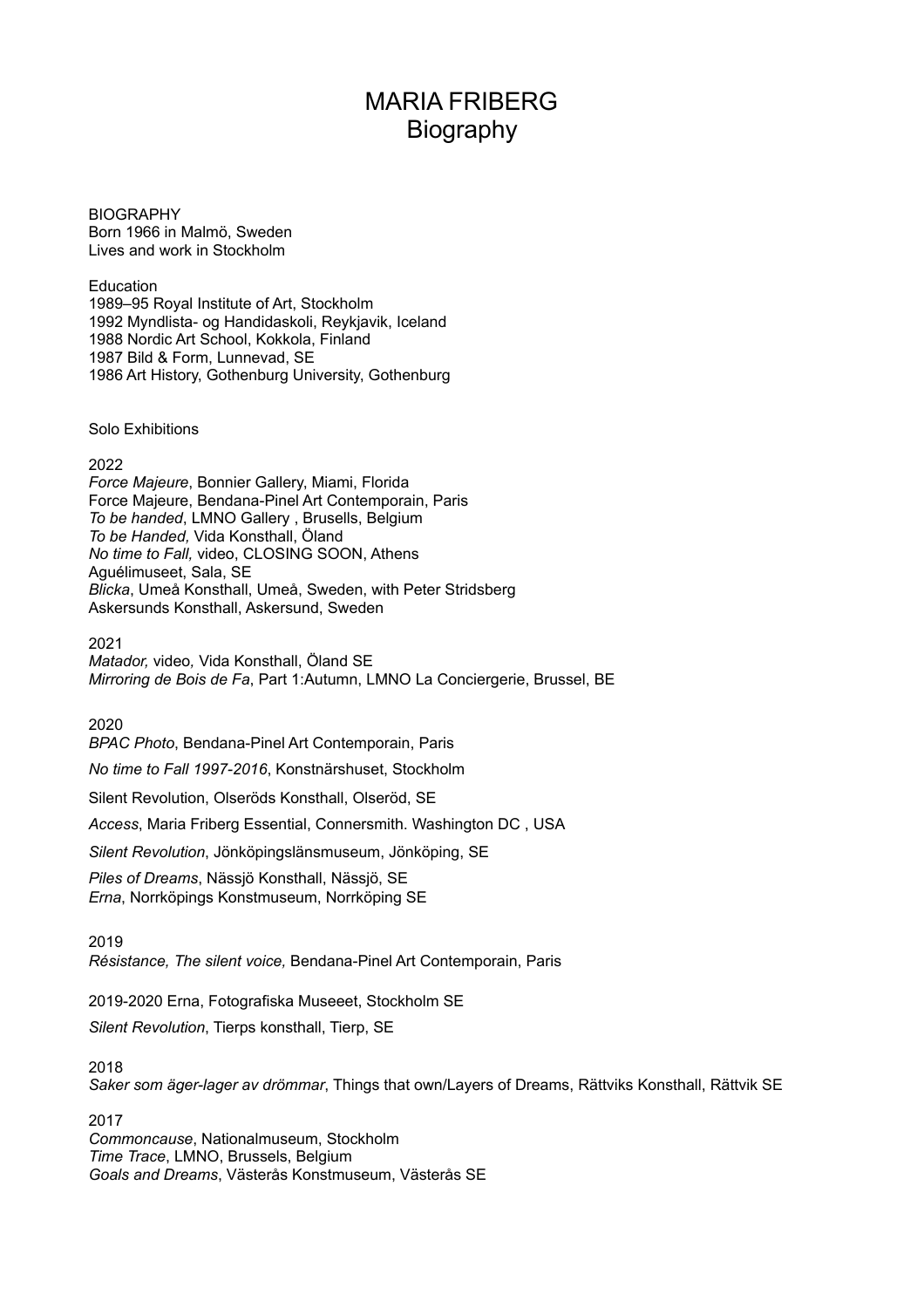*Vaksam,* Bror Hjorts Hus, Uppsala *Trace,* Vida Konsthall, Öland *Piles of dreams,* Lidköpings Konsthall, Lidköping *Piles of dreams*, Karlskrona Konsthall, Karlskrona *Piles of Dreams*, Norrtälje Konsthall, Norrtälje *Belonging,* Havremagasinet, Boden

## 2015

Erna, Connersmith, Washington DC *Piles of Dreams*, Galleri Andersson/Sandström, Stockholm Photo London, solo both, Pi Artworks Istanbul/ London Unseen, Amsterdam, solo both, Pi Artworks Istanbul/London *Erna,* Spot City, the video Erna was show at Jonny´s Sax, Gothenburg Halmstad Konsthall, Halmstad, Sweden

#### 2014

*Days of Eyes*, Pi Artworks, London *Between Solitude and Belonging*, Connersmith, Washington DC *Maria Friberg*, Bohusläns Museum, Uddevalla, Sweden *Maria Friberg*, Alingsås Konsthall, Alingsås, Sweden *Artphilein Collection on display: Maria Friberg*, Choisi Cultural Association, Lugano, Switzerland

#### 2013

*Duration*, Bendana-Pinel, Paris Solo Exhibition, Robischon Gallery, Denver, Colorado *Duration*, Galleri Charlotte Lund, Stockholm Passagen, Linköping, Sweden Kulturhuset Borgen, Gislaved, Sweden

## 2012

*In Flux*, Fotografiska Museet, Stockholm Galeria Galica, Milano *The Painting Series*, Galerie Voss, Düsseldorf Museum Anna Nordlander, Skellefteå, Sweden Sandvikens Konsthall, Sandviken, Sweden

#### 2011

*Automatic Thoughts and Spinning Wheels*, Motala Konsthall, Motala *The Painting Series*, Bendana-Pinel, Paris Teater Galleriet, Uppsala Hotel Diplomat, curator: dep art ment, Stockholm 2010 *Transmission*, Conner Contemporary Art, Washington DC *Transmission*, Galleri Charlotte Lund, Stockholm

## 2009

*Way Ahead*, Östergötlands länsmuseum, Linköping *Way Ahead*, Galerie Voss, Düsseldorf Nordic Heritage Museum, Seattle Ileana Tounta Contemporary Art Center, Athens

## 2008

Kristinehamns Konstmuseum, Kristinehamn Konsthallen, Kulturens Hus, Luleå *Alongside Us*, Galeria Galica, Milan *Alongside Us*, Solo Project, Arco 08, Madrid, curated by Paula Toppila *Alongside Us*, Galleri Charlotte Lund, Stockholm *Boys Are Us*, Galleri 3, Kulturhuset, Stockholm

# 2016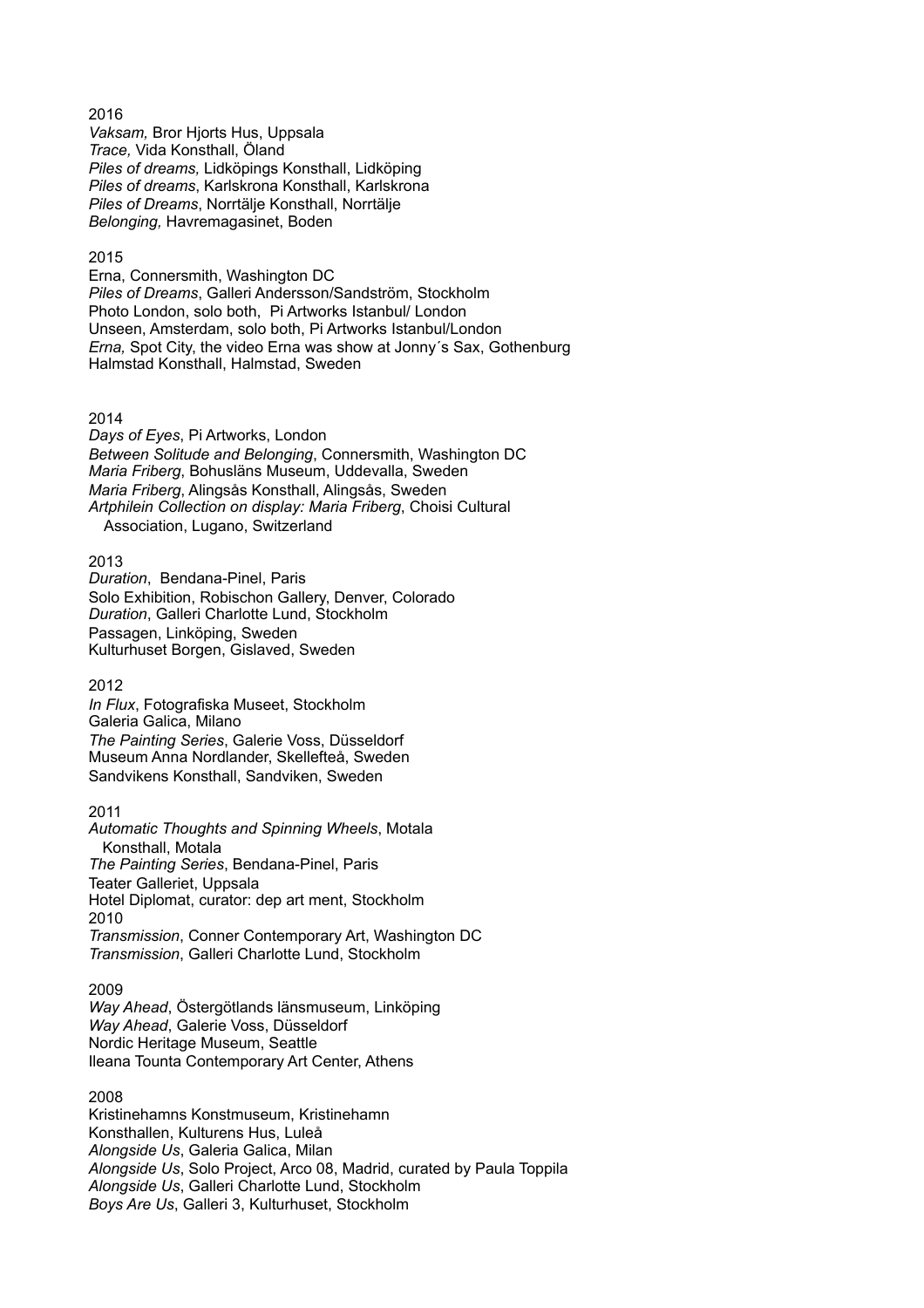*Maria Friberg and Per Hüttner*, Abecita Corsettfabrik

- Konstmuseum, Borås
- Media Test Wall, curator Bill Arning, MIT List Visual Arts Center, Cambridge, Mass.

# 2007

*Fallout*, Galerie Voss, Düsseldorf *STILL LIVES*, Skövde Konsthall, Skövde *Embedded*, Conner Contemporary Art, Washington DC

# 2006

*Working Model*, Robischon Gallery, Denver, Colorado

# 2005

*Sleeping Beauty*, Galica Arte Contemporanea, Milano *STILL LIVES*, Galleri Charlotte Lund, Stockholm *STILL LIVES*, Conner Contemporary Art, Washington DC *Boys Are Us*, Skärets Konsthall, Skäret

*Blown Out*, Herbert F. Johnson Museum of Art, Cornell University, Ithaca, New York

# 2004

*Seconds Away*, Göteborgs Konsthall, Gothenburg Café Royal, Frankfurt, curated by Brigitte Trotha and Daniel Birnbaum

# 2003

*Endless Limit*, Room 02, Sara Meltzer Gallery, New York Embassy of Sweden, Washington DC, curated by Nancy Westman *Liquidación Total*, with Lawrence Weiner, Madrid, curated by Ulrich Schötker *Painted View*, "Odd Weeks", Moderna Museet, Stockholm, curator: Cecilia Widenheim *Show Up*, Galica Arte Contemporanea, Milano, curated by Iris Müller-Westermann

*AM DC*, Conner Contemporary Art, Washington DC

# 2002

*seconds away*, Galleri Charlotte Lund, Stockholm Yvon Lambert, Project Room, Paris Santa Barbara Contemporary Arts Forum, Santa Barbara, California Plains Art Museum, Fargo, North Dakota

2001

Team Gallery, New York Porin Taidemuseo, Pori Arndt & Partner II, Project Room, Berlin Ileana Tounta Contemporary Art Center, Athens Norrköpings Konstmuseum, Norrköping

# 2000

*Art Statements*, Galleri Charlotte Lund, Art Basel, Basel *Are you there, where?*, Gallery Mezzanin, Vienna Galleri Charlotte Lund, Stockholm Project room, Millesgården, Stockholm *STHLM/GBG*, Gothenburg

1999 *Blown Out*, De Kabinetten van de Vleeshal, Middelburg Galerie Brigitte Trotha, Frankfurt

1997 *Me, Myself And You*, Galleri Charlotte Lund, Stockholm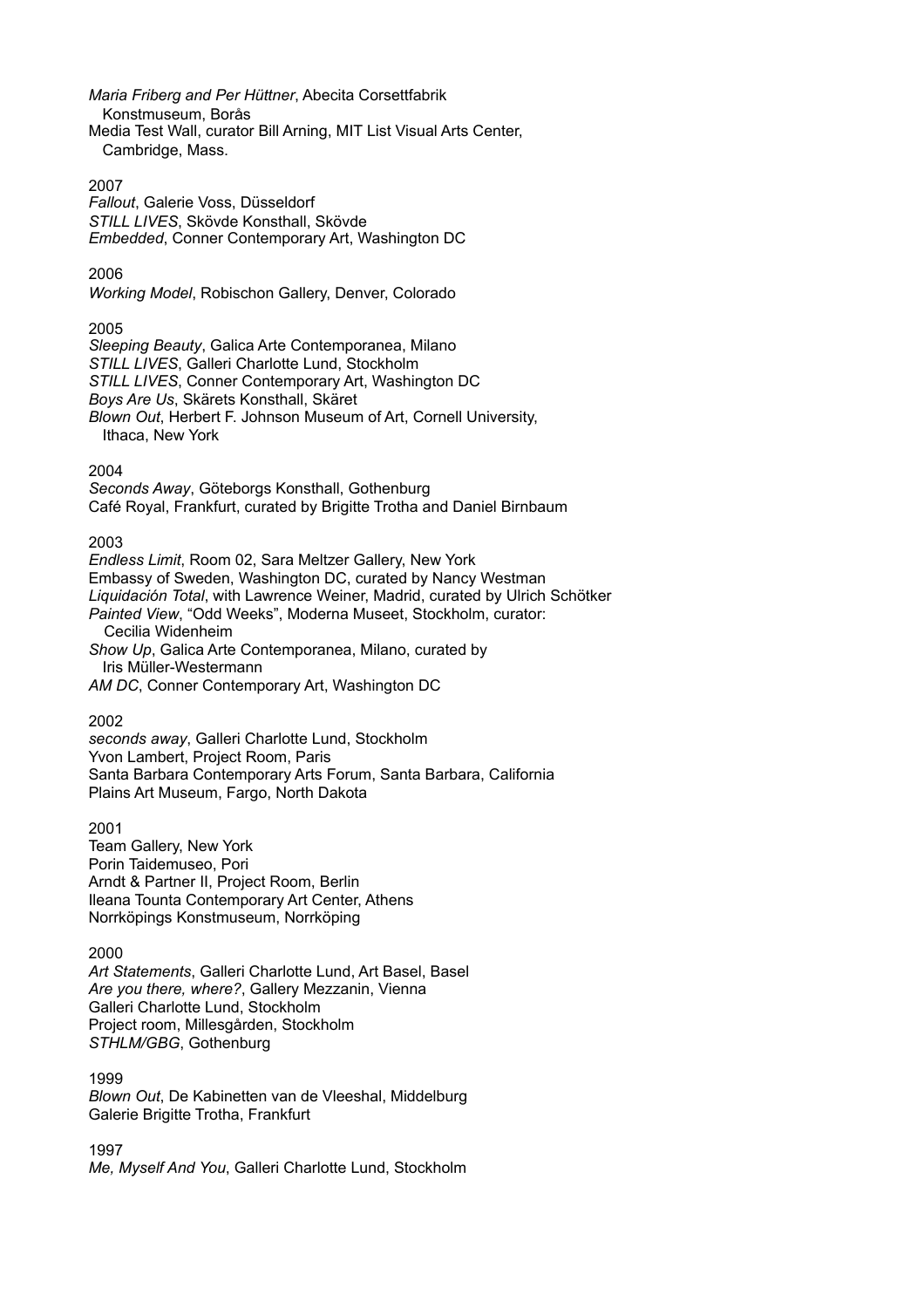1995 *Blundsyn*, Galleri Charlotte Lund, Stockholm

1994 *Inside-Out*, Galleri Mejan, Stockholm

Group Exhibitions

# 2022

*Bois de Fa/LMNO,* Grez Doiceau, Belgium *Nordic Spring*, Picture this, Sergelgatan, Stockholm, curator Greger Nilsson *Insights into the Detlev Blenk Collection*, Museum Bensheim , Beinsheim, Germany  *Realities*, Östergötlands museum, Linköping, Sweden *Can you hear me*, Galeria Fab, Tirana, Albanien *Prognos*, Klippans Konsthall, Klippan, Sweden with Peter Stridsberg *Tobo Kulturfest*, Kulturhuset, Tobo *Projections*, Closing Soon art, videoshow , curator Orestis Mavroudis, Athens CHRISTMAS SHOW a Swedish smorgasbord, Sothebys, curator Ebba de Faire, Stockholm Facit Bar, curator GSA Gallery,Umeå

# 2021

*Agent of Change*, LMNO, Brussel *The world as we don't know it*, Droog, Amsterdam, curator, Renny Ramakers *La lumière du Nord* during KONSTellation curated by Institut Sudédois, Paris, at Bendana Pinel Art Contemporain, Paris, France *You Don't love me Yet*, Norrköpings konstmuseum, Norrköping , Sweden *Women Photographs from the Permanent Collection,*Tampa Museum of Art, Tampa, Florida, USA PhotoBrussells Festival 05, LMNO Brussel *We want to come as close as possible*, Stallbacken Kultur, Sollentuna, Sweden

2020

*Focus #11, His masters voice,* 6 of October at Le Gran Action, Paris curated by FilmForm at Festival des Cinémas Différents de Paris

*Spellbound-John Bauer and the Magic Nature,* Waldemarsudde, Stockholm *vårutställning/Springshow*, Rikstolvan, Simrishamn, Sweden Fotografiska Stockholm Open Air, outdoor show curated by Fotografiska, Stockholm *Miroirs 3/De terre e de ciel*, Biennale dárt contemporain du Parc d ́Enghien, 2020, Belgium

*United we rise*, part 2, Bendana Pinel Art Contemporain, Paris

*Art Attack*, Bohuslänsmuseum, Uddevalla, Sweden

2019

Régénérations, LMNO , Brussel Paris Photo at Grand Palais, Bendana Pinel ArtContemporain, Paris *Idrottsminnen – Tore A Jonassons Collection.* Riksidrottsmuseet, Stockholm *Världen omkring dej,* Göteborgskonstmuseum, Göteborg *Published/Publicerat*, Photo Books in Sweden, Galleri CFF, Stockholm VideoGud 2019, Video tour in Gävleborg, Uppsala and Dalarna, Sweden Grafiska sällskapets jubileumsutställning, Passagenskonsthall, Linköping, Sweden

2018 Brickandmortar, Connersmith, Washington DC , USA Sthlm Forever, Fotografiska, Stockholm Passagen 20 år, Passagen Linköpings Konsthall, Linköping Galleri Skutestan, Håverud, Sweden *Published/Publicerat*, Photo Books in Sweden, Hasselblad Foundation, Gothenburg *Groupshow* VIDA Museum & Konsthall, Öland, Sweden *Behind the greenery/Bakom Grönskan,* outdoor installations at Galjtbergets Nature reserve, Gotlands Museum, Gotland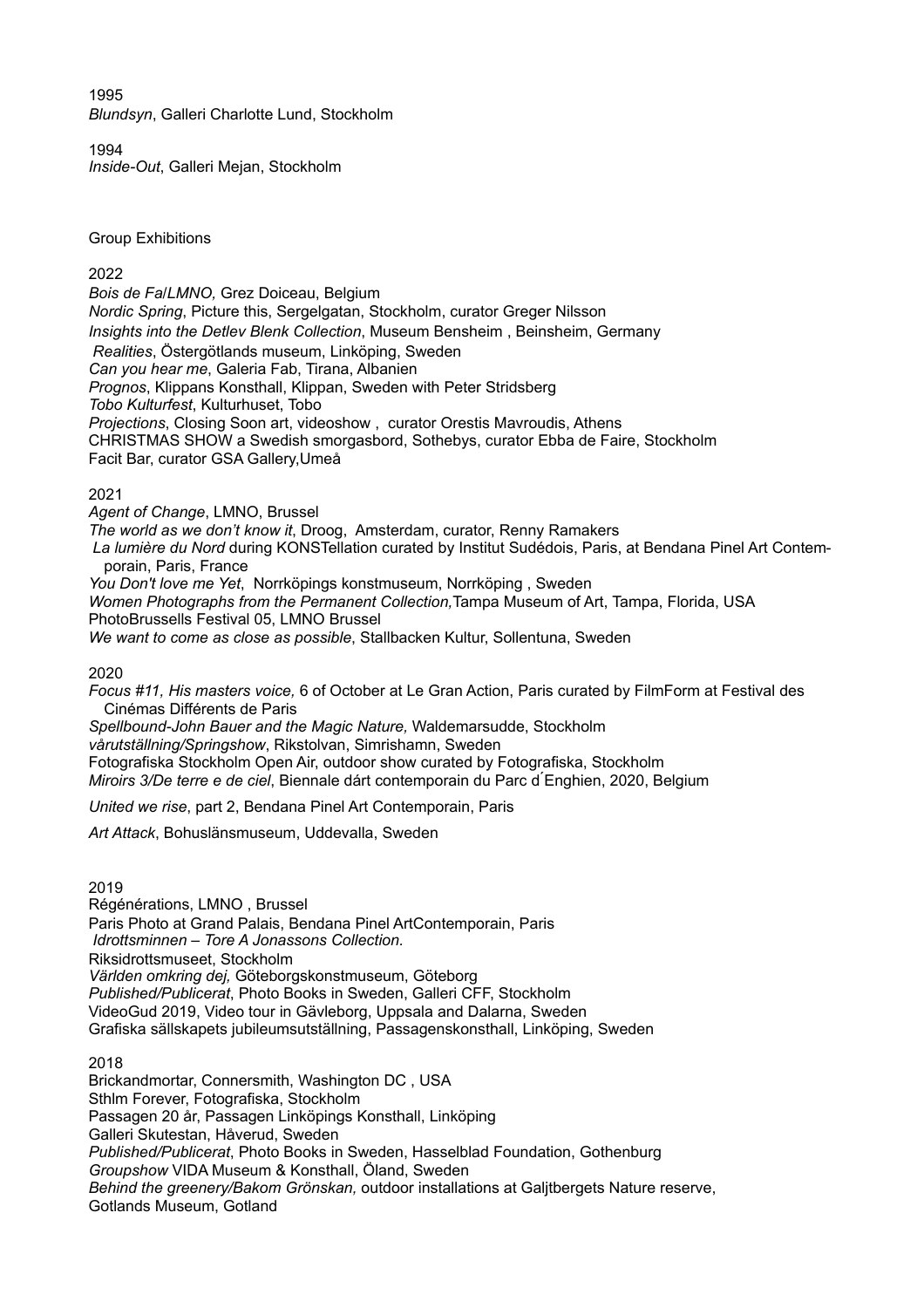*Mejan 94,* Domeij Gallery, Stockholm *Wishes*, LMNO, Brussels 3654 Days after, Bendana-Pinel Art Contemporain, Paris

# 2017

*Rascal*, 2017-2018, Vantaa Art Museum, Vantaa, Finland Curator: Maria Tjader-Knight

# 2016

*Acclimatize*, onlineproject, Moderna Museet, Stockholm *Polarized*, Vision film and media art event, Rovaniemi, Finland *In Search of the Present*, EMMA, Espo, Finland *The Romantic Postmodernism*, Eskilstuna Konstmuseum, Eskilstuna *Northbound/Southbound*, Bendana-Pinel Art Contemporain, Paris

2015

*Playback,* Selected works from the Pierre Huber Collection, Shanghai *Lárbre, le bois, la forêt,* Abbaye Saint Andre´Centre dárt contemporain, Meymac, France *SUECIA CONTEMPORARE, Erik Dahlberg och samtiden*, Uppsala Konstmuseum, Uppsala, Sweden *Det stora blå / The Big Blue,* Gotlands Konstmuseum, Visby, Sweden *The Romantic Postmodernism*, Gothenburg Museum of Art, Gothenburg *Far Between*, Robischon Gallery, Denver, USA

2014

*Erna Hasselblad 100-Years Celebration*, Project Room, Hasselblad Center Gothenburg *Summershow 1*, Bendana-Pinel Art Contemporain, Paris The PAV project Visual Arts in Time in Jazz, Berchidda, Sicily *Man Through the Eyes of Women*, Stedelijk Museum Zwolle, the Netherlands Suecia Contemporare, Kalmar Konstmuseum, Kalmar, Sweden

2013

*Bookhouse*, MACA, Acri, Italy *1825 DAYS*, Bendana-Pinel Art Contemporain, Paris, France *Elemental*, Havremagasinet, Boden, Sweden, curated by Gregory Volk *Social Videoscape from the North*, Pro Artibus Foundation, Finland, Care of, Milano, curated by Lorella Scacco *Living in the Ruins of the Twentieth Century*, UTS Gallery, Sydney Curated by Holly Williams and Adam Jasper

2012

Galleri Örsta, Kumla, Sweden *Ytspänning*, (travelling exhibition in churches in Stockholm), start Hedvig Eleonoras Church 10-årsjubileum, Skärets Konsthall, Skäret, Sweden *Power*, Västerås Konstmuseum, Västerås *Konst är dyrbarare än korv*, Varbergs Konsthall, Varberg, curated by Ulf Kihlander

2011

The Moderna Museet Collection, *Another Story, Part 3*, Moderna Museet, **Stockholm** 

*Blink! Light, Sound and the Moving Image,* Variable Media from the Collection of Polly and Mark Addison and the Denver Art Museum, Denver Art Museum, Denver *Consume More* ( Konsumera mera), Norrköpings konstmuseum, Norrköping

The 12th Annual Sidewalk Film Festival Birmingham, Alabama *SOUVENIRS FROM EARTH*, TV Station European Cable Network, www.sfe.tv

2010

*Comments* (Kommentarer) Västerås Konstmuseum, Västerås *No Fear Beyond This Point*, Galica Arte Contemporanea, Milano *Our Love For Cars*, (*Bilen i våra hjärtan!*) Konstmuseet, Skövde *Swedish Photo*, Falkenbergs Museum, Falkenberg, Sweden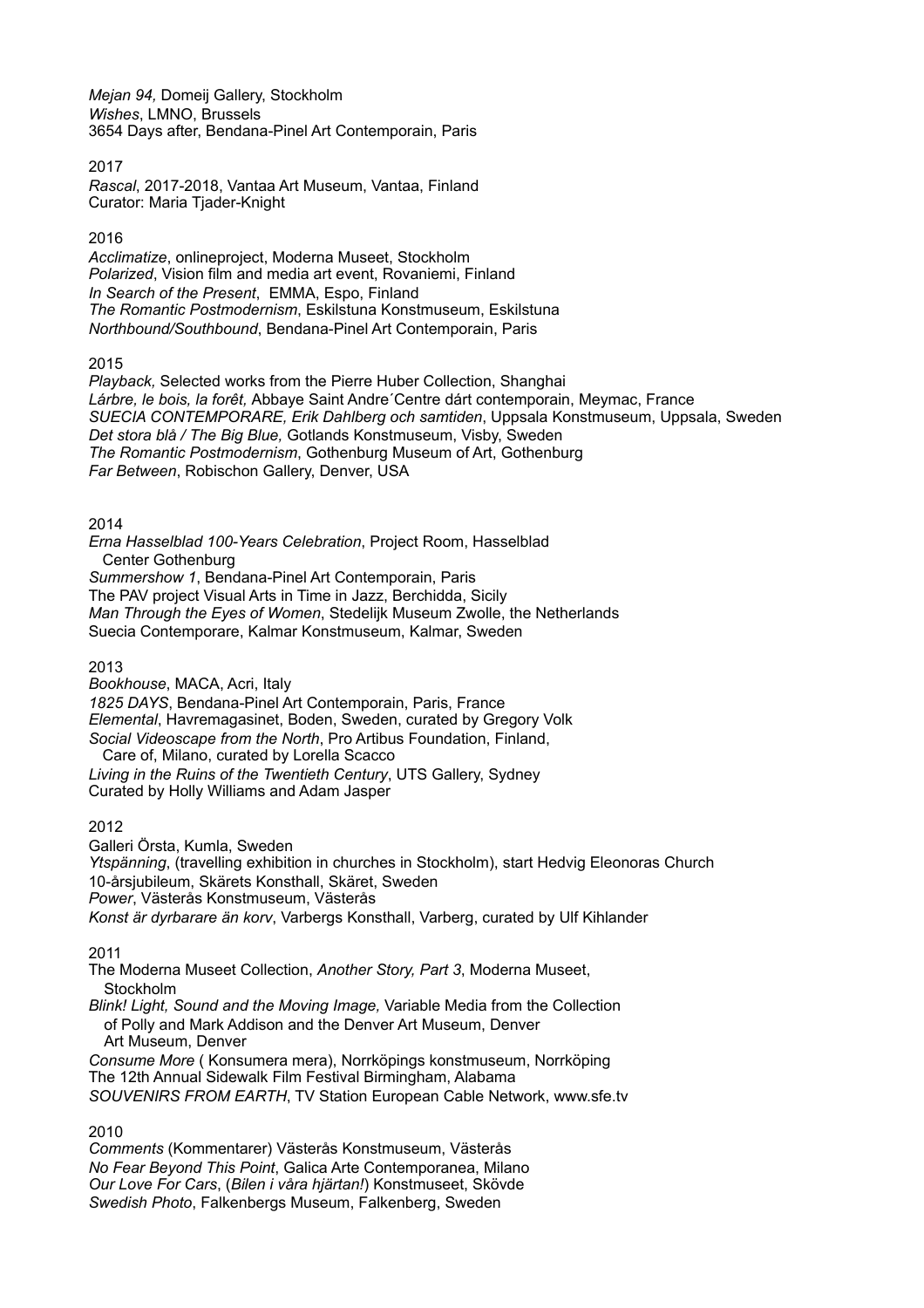*Tales from the Forest*, (*Skogens berättelser*), Virserums Konsthall, Virserum, Sweden *Le temps du corps*, video utställning, Swedish Institute in Paris,

Video Festival, The Historic Center of Zaragoza, Spain

*BELLE VUE*, Curated by Katerina Nikou, Thanos Stathopoulos, Ileana Tounta Contemporary Art Centre, Athens

# 2009

*DARKSIDE II - Fotografische Macht und fotografierte Gewalt, Krankheit und Tod*, Fotomuseum Winterthur, Winterthur *IN-FINITUM*, curated by Francesco Poli, Axel Vervoord, Daniela Ferretti and Giandomenico Romanelli, Palazzo Fortuny, Venice *103.39' minuter film*, film program, Arkitekturmuseet, Stockholm *Helsingborg hjärta Malmö*, Dunkers Kulturhus, Helsingborg *Underwater*, Western Bridge, Seattle, Washington *REBELLE. Kunst & Feminisme 1969–2009*, Arnhem Museum for Modern Art, Arnhem *Our Broken American Hearts*, the Museum of Forgetting, Norrköping

# 2008

*När solen står som högst - sommaren i bild*, Norrköpings Konstmuseum, Norrköping *We Interrupt Your Program*, Mills College Art Museum, Oakland, California *Grosser Auftritt*, Curated by David Mannstein, Kunsthalle Erfurt im Haus zum Roten Ocher, Erfurt *PERSPECTIVE 2008: A Contemporary Feminist Art Project*, Anaid Art

Gallery, Bucharest

*Maria Friberg & Per Hüttner*, Abecita Corsettfabrik Konstmuseum, Borås

## 2007

*Becoming a Mother,* Botkyrka Konsthall, Tumba

*Global Feminisms*, Brooklyn Museum, New York, curated by Maura Reilly and Linda Nochlin

*Facades*, Krannert Art Museum, University of Illinois at Urbana-Champaign, Illinois, curated by Judith Hoos Fox and Ginger Gregg Duggan

*I love Malmö*, Turku Art Museum, Turku

# 2006

Photographie/Editionen, Gruppenausstellung, *Momentum* Gallery,

Vienna, Austria

*Attityd*, Luna Kulturhus, Södertälje *Die Kultur der Angst*, Stiftung Federkiel, Halle 14, Leipziger Baumwoll spinnerei, Leipzig

*Closed Eyes / Lukkede Øjne*, Museet for Fotokunst, Brandts Klædefabrik, Odense

# 2006–07

*Art and Feminism - Swedish Art and Feminist Issues from 1970 to the Present*, Riksutställningar: Dunkers Kulturhus, Helsingborg; Liljevalchs Konsthall, Stockholm; Hälsinglands Museum, Hudiksvall; Göteborgs Konstmuseum, Gothenburg

# 2005

*Church of All Stars*, Kulturkirken Jakob, Oslo

*Prospective Sites*, billboard project in Austria, curated by Walter Seidl and

 Ursula Maria Probst *Library,* Contemporary Art Galleries, University of Connecticut, Connecticut, curated by Barry A. Rosenberg Drammens Museum for Kunst, Drammen

Le Cube, Issy-les-Moulineaux

*The Dream of Myself, The Dream of the World - Set 2* from the Collection

of the Fotomuseum Winterthur

*Scandinavian Photography 1: Sweden*, Faulconer Gallery, Grinnell College, Grinnell, Iowa Western Bridge, **Seattle** 

Y*oung Art Europe*, MOYA, Vienna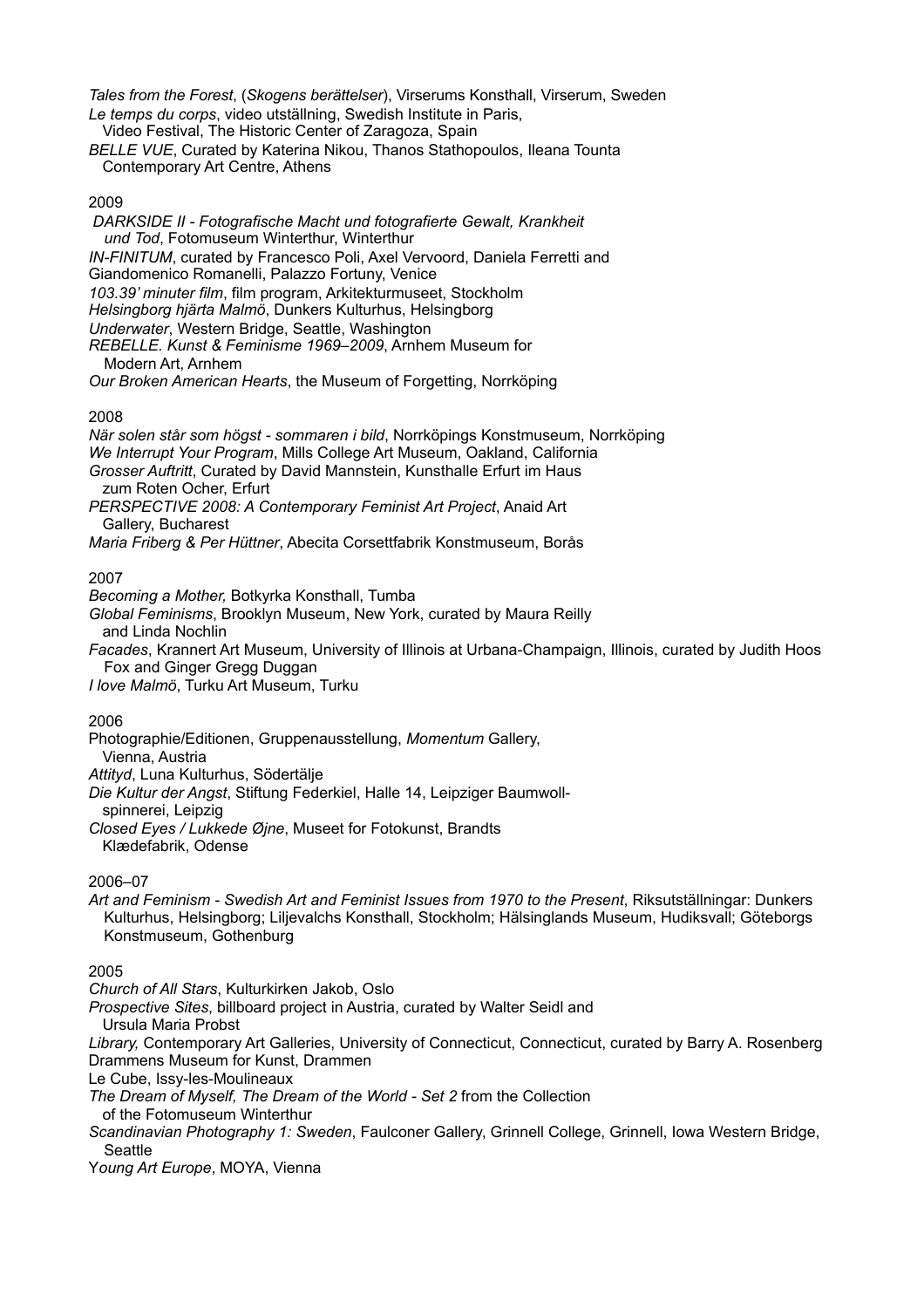2004 *Attityd*, Haninge Konsthall, Haninge; Norrtälje Konsthall, Norrtälje *Control* with Marjanna Kella and Anneè Olofsson, BBK, Bilbao, curated by Ramón Esparza *The Mythological Machine: Images in the Media*, Mead Gallery, Warwick Arts Centre, Warwick University, Coventry *Tusenfryd?*, Vestfossen Kunstlaboratorium, Drammen *In Praise of Silence* - Still lives in Contemporary Art, South Karelia Art Museum, Lappeenranta *Memory and Landscape*, La Casa Encendida, Madrid, curated by Alicia Chillida *The Standard Projection: 24/7*, Standard Hotels, Los Angeles, California 2003–04 "Night Train", Kiasma, Helsinki *Doing Business: Dysfunctional Corporate Culture*, The Atrium, University of Connecticut, Connecticut in Storrs, curated by Barry A. Rosenberg 2003–05 *Show Unit*, video tour in Sweden by Riksutställningar, Stockholm 2003–04 *How to learn to love the bomb and stop worrying about it*, Programa Art Center Mexico City,curator Magali Arriola *Without Fear & Reproach*, Witte Zaal, Gent, curated by Jerome Jacobs *Brave New World*, Ileana Tounta Contemporary Art, Athens *Contemporary Art from Sweden*, European Central Bank, Frankfurt am Main *De bortbjudna*, Rooseum, Malmö *European Art at Dupont Circle*, Washington DC *Projekt Framtiden*, Sjöhistoriska Museet, Stockholm *Water is Art - Art is Water*, Stockholm City Conference Center, Stockholm *Billboard project: www.women2003*, Copenhagen/Malmö, curated by Hanne Lise Thomsen *HOME GROWN*, Passagen, Linköping 2002–03 *Beyond Paradise*, Bangkok, Kuala Lumpur, Shanghai, Ho Shi Minh City, Havana, curator: Dr. Apinan Poshyananda 2002 *FASTE*, Friends Night at Isabelle Suret's, Paris, curated by Christine Marcel *Photo and Video installations*, Skulpturens Hus, Vinterviken, Lijleholmen, Sweden

*Coming!*, Swedish Embassy, Tokyo; Zone/MoriArt Center, Tokyo

2001–02 *DRIVEN*, with Monika Larsen Dennis, P.S.1, Long Island City, New York

2001

*Art Works Consulting*, Haus am Lutzowplats, Berlin *Abbild* (Depiction) , Landemuseum Joanneum, Graz, curated by Peter Pakesch *Septembre Artique*, film/video festival, Normandie *Maskuliniteter*, Nikolaj, Copenhagen Contemporary Art Center, Copenhagen *Objects in mirror are closer than they appear*, Team Gallery, New York Le Mois de la Photo, Montréal *BLICK*, NIFCA, Helsinki; Moderna Museet, Stockholm Göteborgs Konsthall, Gothenburg *Perfunctor*, Team Gallery, New York *My Generation*, (Trans) position, London *Tell it like it is*, Diehl Vorderwuelbecke, Berlin

2000

*DRIVEN*, with Monika Larsen Dennis, Sergels Torg, Stockholm *Video 2000*, Städtische Galerie, Göppingen *THIS BOY COULD BE ME*, Replica Theater, Stockholm, curated by Olga Kopenkina *SENSITIVE*, Le Printemps de Cahors, Cahors, curated by Chistine Macel *Mülheim Media Mile 2000*, Mülheim a.d. Ruhr, curated by Clemens Heinrichs *Real Work*, 4th Werkleitz Biennale, Werkleitz, curated by Christiane Mennicke *Organising Freedom*, Moderna Museet, Stockholm; Charlottenborg,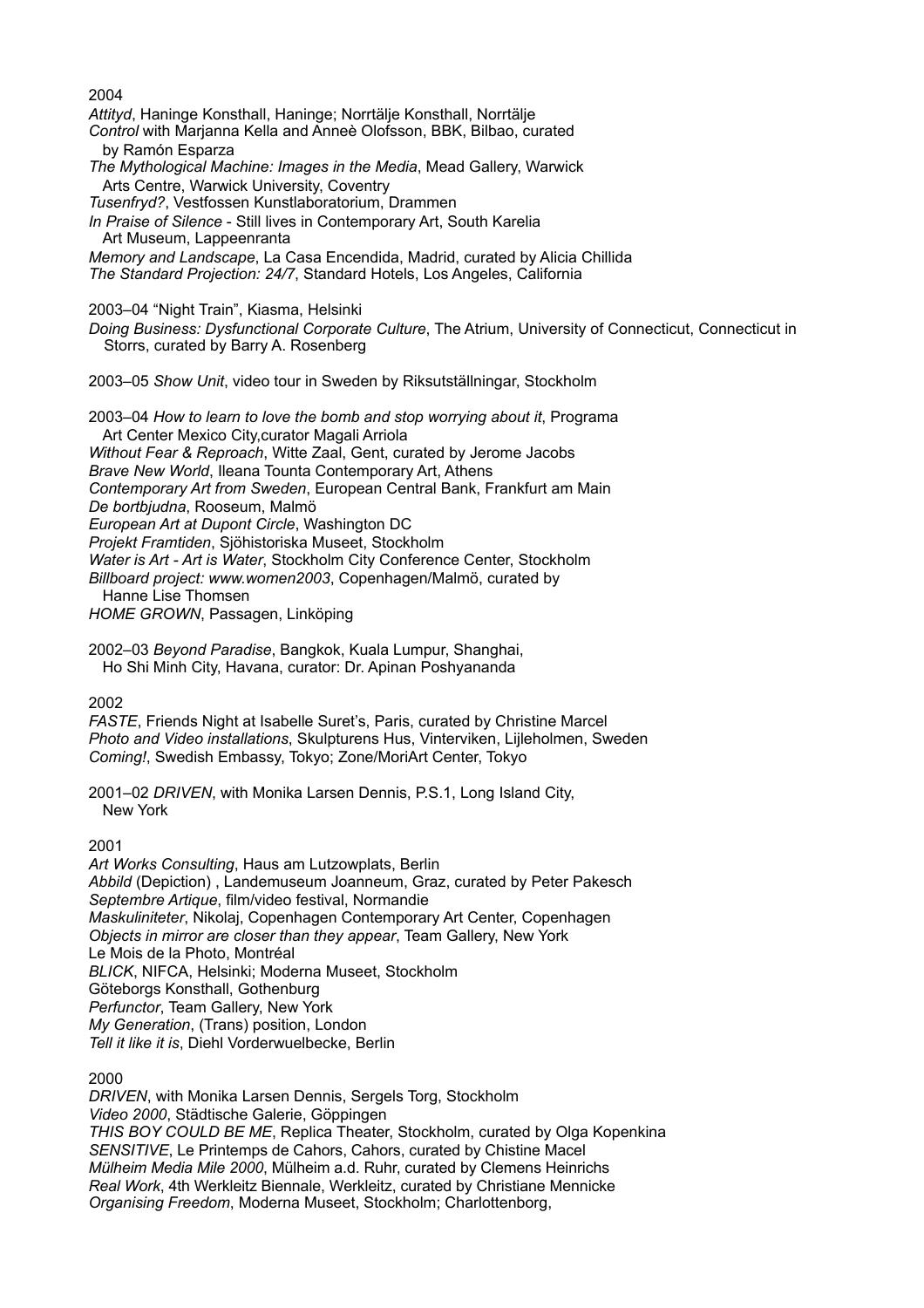Copenhagen, curated by David Elliott *TEMPO*, Passagen, Linköping *Changing Minds*, with John Ø Eggesbø, Experimental Intermedia, Gent

1999

*Officina Europa*, Galleria d'Arte Moderna, Bologna, Italy *Nur Wasser lässt sich leichter schneiden*, exhibition Hedrichsmühle, Oevelgönne, Hamburg, Germany *Blown Out*, Headlands Center for the Arts, San Francisco, USA *Just water can be cut more easily*, Hamburg *DRIVEN*, with Monika Larsen Dennis, Chalmers, Gothenburg *DRIVEN*, with Monika Larsen Dennis, Queersicht-Filmfestival, Bern *DRIVEN*, with Monika Larsen Dennis, Wanås Castle, Knislinge *Dykeye*, Queer & Feminist Video Festival, Stockholm *DRIVEN*, with Monika Larsen Dennis, Tellus Film Festival, Stockholm *DRIVEN*, with Monika Larsen Dennis, *Visa Lund*, Lund

1998

*Icegarden*, London, curated by Bradley Quinn *Elbowroom*, Tredje Spåret, Stockholm *Triennale der Kleinplastik*, curated by Werner Meyer, Stuttgart *Out of the North*, Württembergischer Kunstverein, Stuttgart, curated by Martin Hentschel *Speed of Life*, Art Node, Stockholm; Bohusläns Museum, Uddevalla; Galleri Box, Gothenburg; Uppsala Konstmuseum, Uppsala

*Stuff it*, Ynglingagatan 1, Stockholm

*Carne Vale Cube*, Passagen, Linköping

*Platser*, Gamla Riksarkivet, Stockholm

1997–98 *TarGET*, Nordens Hus, Reykjavik; Stenersenmuseet, Oslo; Trondelag Kunstnersenter, Trondheim; Färgfabriken, Stockholm

1997

*1997 ÅRS MÄN* (The men of 1997), Färg och Form, Stockholm *höra sönder och samman*, with Monika Larsen Dennis, Smart Show, Stockholm-Helsinki

1996

 L*ove all*, Färgfabriken, Stockholm Galleri Magnus Karlsson, Västerås

1995 *TRANS*, Galleri Rix, Linköping; Galleri Mejan, Stockholm *Östgötaleken*, Norrköpings Konstmuseum, Norrköping 1994 Final Exhibition, Exercishuset, Stockholm *201 km*, Östergötlands Länsmuseum, Linköping

1993

*Invasion*, Millesgården, Stockholm *Europa 1000–2000*, Politechnika, Warsaw, Polen *Kropp*, Annexet, Malmö Konsthall, Malmö

# **Performances**

2001 *dream mile*, Porin Taidemuseo, Pori 1997 *Changing Minds*, with John Ø Eggesbø, the Living Art Museum, Reykjavik 1996 *National Dance to Elgaland/Vargaland* with Susanne Berggren, Thomas Nordanstad Gallery, New York

*Through You*, with Monika Larsen Dennis, Endurance, Kulturhuset, Stockholm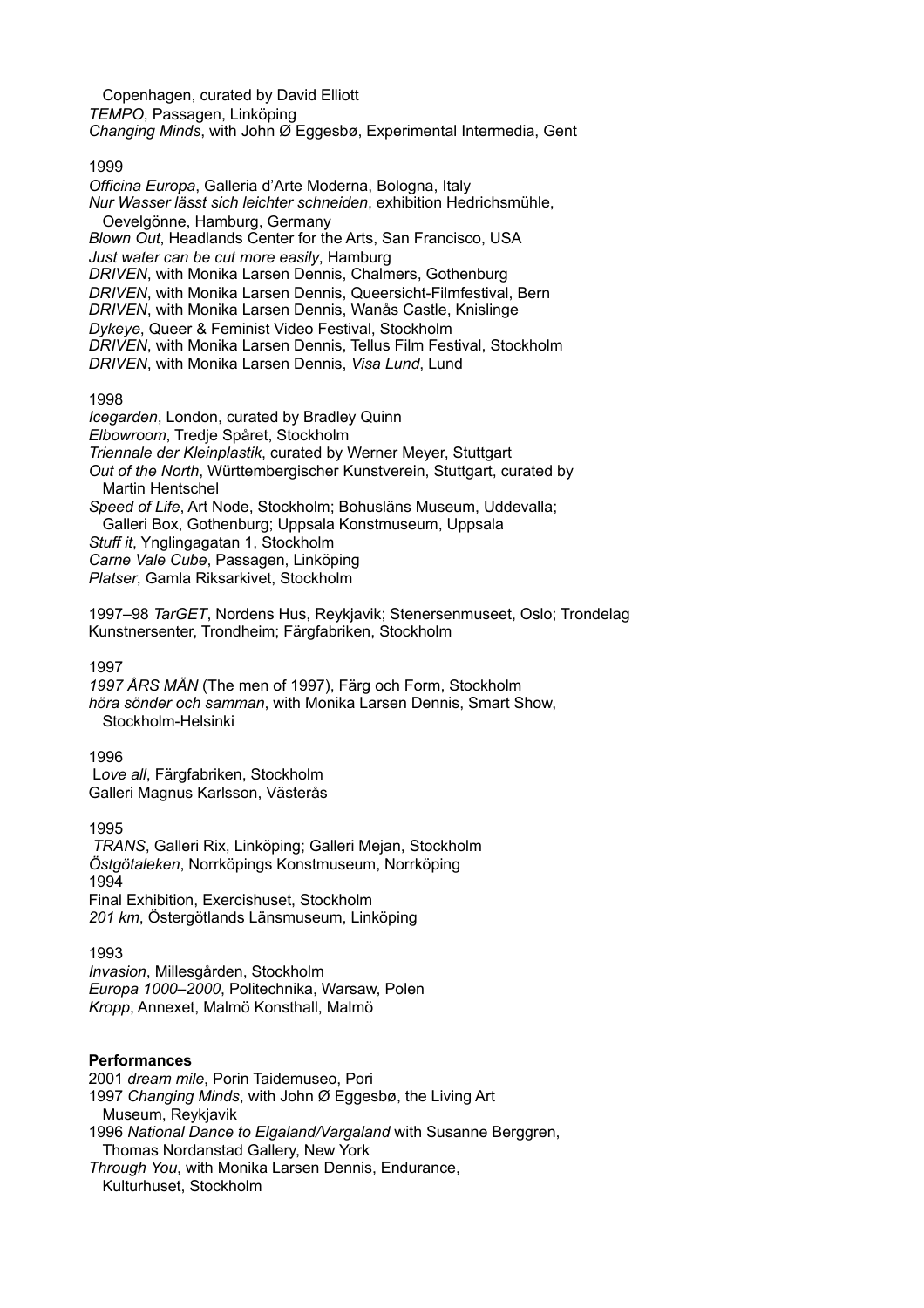# **Public Commissions**

2022 Walking and cycling tunnel, Kolonigatan 18, Norrköping

2021 Giaeffla/Gefle/ Gävle, Brynässkolan, Gävle , Sweden

2020 Hubben, Västerängshallen, Ekängsskolan, Älvsjö, Sweden

2018-2019 Days of Eyes, Berzeliusskolan, Linköping, Sweden

2019 Voxel, Ekängsskolan, Älvsjö, Sweden

2016 *Moved by Life*, Hammarbygården, Jämjö, Sweden

2016 *Somewhere else*, Stockholm School of Economics, the Council Chamber, Stockholm

2015 Four large scale Photograps in the stairways, Kvarteret Svea 2, Barkarbystaden, Järfälla, Sweden, BRABO

2014 Hasselblad Foundation, in honor of Erna Hasselblad's 100-year celebration with a unique photo that will be exhibited at Hasselblad Center, Gothenburg

2013 Djupadalsbadet, Kumla

2008/2012 *alongside us,* kvarteret Fikonet, Barnängsgatan, Stockholm,

Svenska Bostäder

2006 The Royal Institute of Technology, Stockholm

2003 *Sankta Birgitta*, Linköpings Länsmuseum, Linköping

2000 *Aeronauter*, Södersjukhuset, Stockholm

1999 *Atlanter*, Norra hamnen, Helsinki

1997–2000 *rundgång* (Round and Round), with Monika Larsen Dennis, Stockholm Arlanda Airport

1996 *Möte*, Linköping University, Linköping

## **Curator**

2003 *HOME GROWN*, with Christer Fällman, Passagen, Linköping

2001 *Urban Nature*, with Helena Persson, Göteborgs Konshall, Gothenburg

1998 *Elbowroom*, with Monika Larsen Dennis, Tredje Spåret, Stockholm

1997 *1997 ÅRS MÄN*, with Monika Larsen Dennis, Färg och Form, Stockholm

# **Grants**

2022 Corona crisis grant part 4 , The Swedish Arts Grants Commitee

2022 Corona crisis grant part 3 , The Swedish Arts Grants Commitee

2021 Working grant, The Swedish Arts Grants Commitee

2020 Corona crisis grant part 2 , The Swedish Arts Grants Commitee

2020 Corona crisis grant part 1 , The Swedish Arts Grants Commitee

2018 Working Grant, Tierp Municipality, Tierp, Sweden

2016 Statens konstråd, Travell Grant

2015 Statens Kulturråd, ( Swedish Arts Council)

2013 Stockholms stads kulturstipendium (Stockholm City Culture Grant)

2013 Statens konstråd, Travell Grant

2012 Skärgårdsstiftelsens Axel Sjöbergs stipendium, Stockholm

2012 Signe och Ragnar Edlings fond

2010 The Arts Grants Committee, five year working grant

2008 Längmanska kulturfonden

Stockholms stads Kulturstipendium (Stockholm City Culture Grant)

2006 IASPIS

2005 Statens kulturråd, ( Swedish Arts Council)

 The Arts Grants Committee, five year working grant Sveriges författarfond

Längmanska kulturfonden

2004 IASPIS

2003 The Ellen Trotzig Foundation Prize

2000 The Arts Grants Committee, two-year working grant

1999 NKKK

The Arts Grants Committee

IASPIS

1998 IASPIS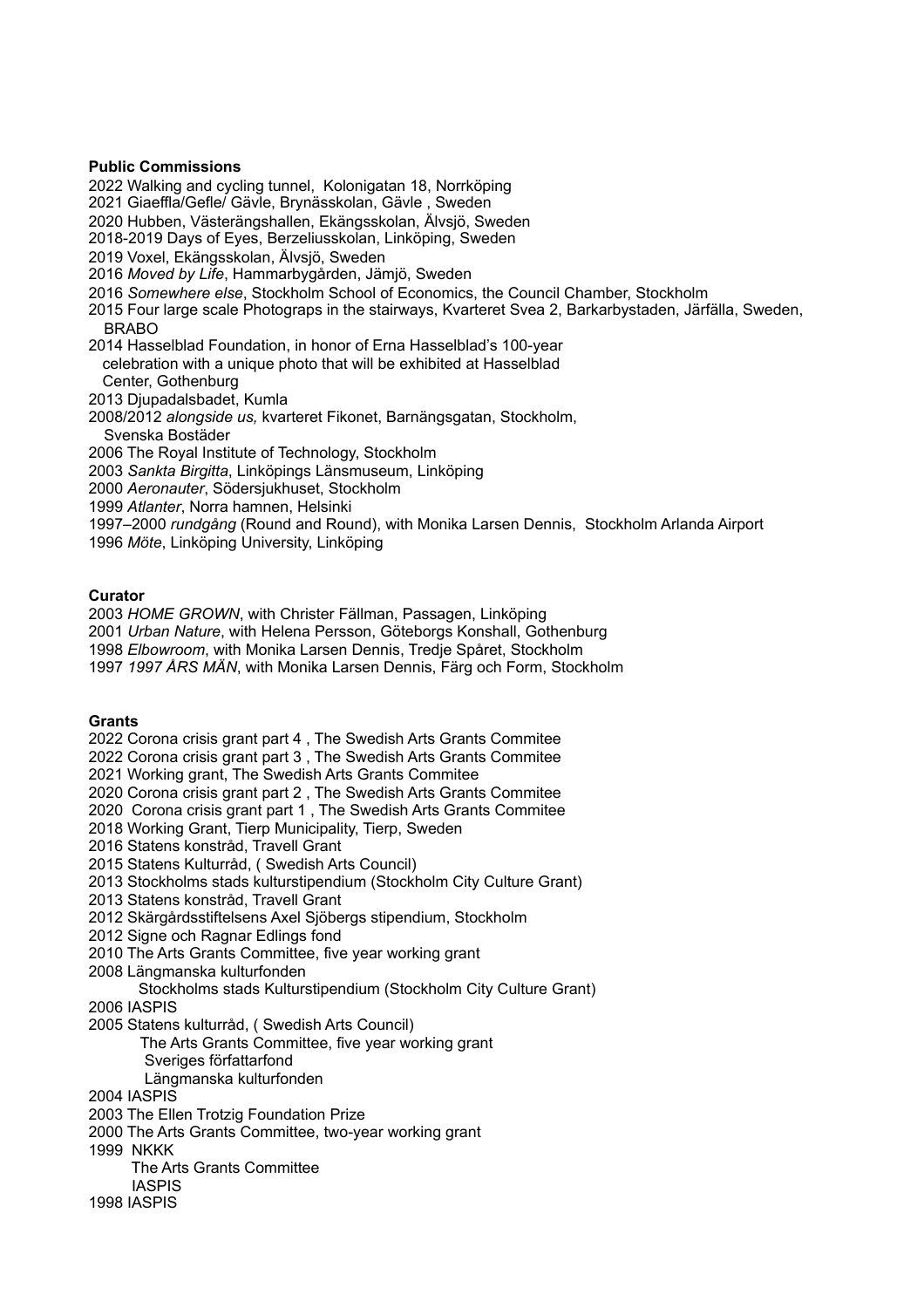1995 BUS

Gösta Mobergs minnesfond

1994 Letterstedtska föreningen

1993/1994 Helge Ax:son Johnsons Stiftelse

1992 Stiftelsen Clara Lachmanns fond

1991 Nordplus

1990 Konsthögskolans teckningsstipendium Marta, Wivi och Åke Liljesons stiftelse

## **Public Collections**

Fotografiska Fotomuseum Winterthur, Winterthur The Hirshhorn Museum and Sculpture Garden, Washington DC Kiasma, Helsinki Denver Art Museum, Denver, Colorado Tampa Art Museum, Tampa, Florida Herbert F. Johnson Museum of Art, Cornell University, Itacha, New York National Museum of Women in the Arts, Washington DC 21c Museum, Louisville, Kentucky European Central Bank, Frankfurt am Main Elizabeth A. Sackler Center for Feminist Art, Brooklyn Museum of Art, New York National Public Art Council, Stockholm Museo Fortuny, Venice The Museum of Fine Arts Boston, Boston EMMA, Espoo Museum of Moderna Art, Esboo, Finland KU LEUVEN, University, Belgium

Sweden Moderna Museet, Stockholm Fotografiska, Stockholm Göteborgs Konstmuseum, Gothenburg Linköpings Konstmuseum, Linköping Västerås Konstmuseum, Västerås Norrköping Konstmuseum, Norrköping Skövde Konstmuseum, Skövde Nationalmuseum, Stockholm Malmö Konstmuseum, Malmö Botkyrka kommun, Botkyrka Grafikens Hus, Mariefred Linköpings kommun, Linköping Motala kommun, Motala Museum Anna Nordlander, Skellefteå Norrtälje kommun, Norrtälje Stockholm School of Economics, Stockholm Hasselblad Foundation, Gothenburg Lidköpings kommun, Lidköping Umeå kommun, Umeå Länsmuseet Gävleborg, Gävle Uppsala Kommun, Uppsala Hjältarnas Hus, Västerbottensläns landsting, Umeå Tore A Jonassons Stiftelse, Riksidrottsmuseet,Stockholm Tierps kommun, Tierp Jönköpingslänsmuseum, Jönköping Region Skåne, tidigare Skånes läns landsting Uppsala läns landsting, Uppsala

**Private Collections** Ringier Collection, Zürich